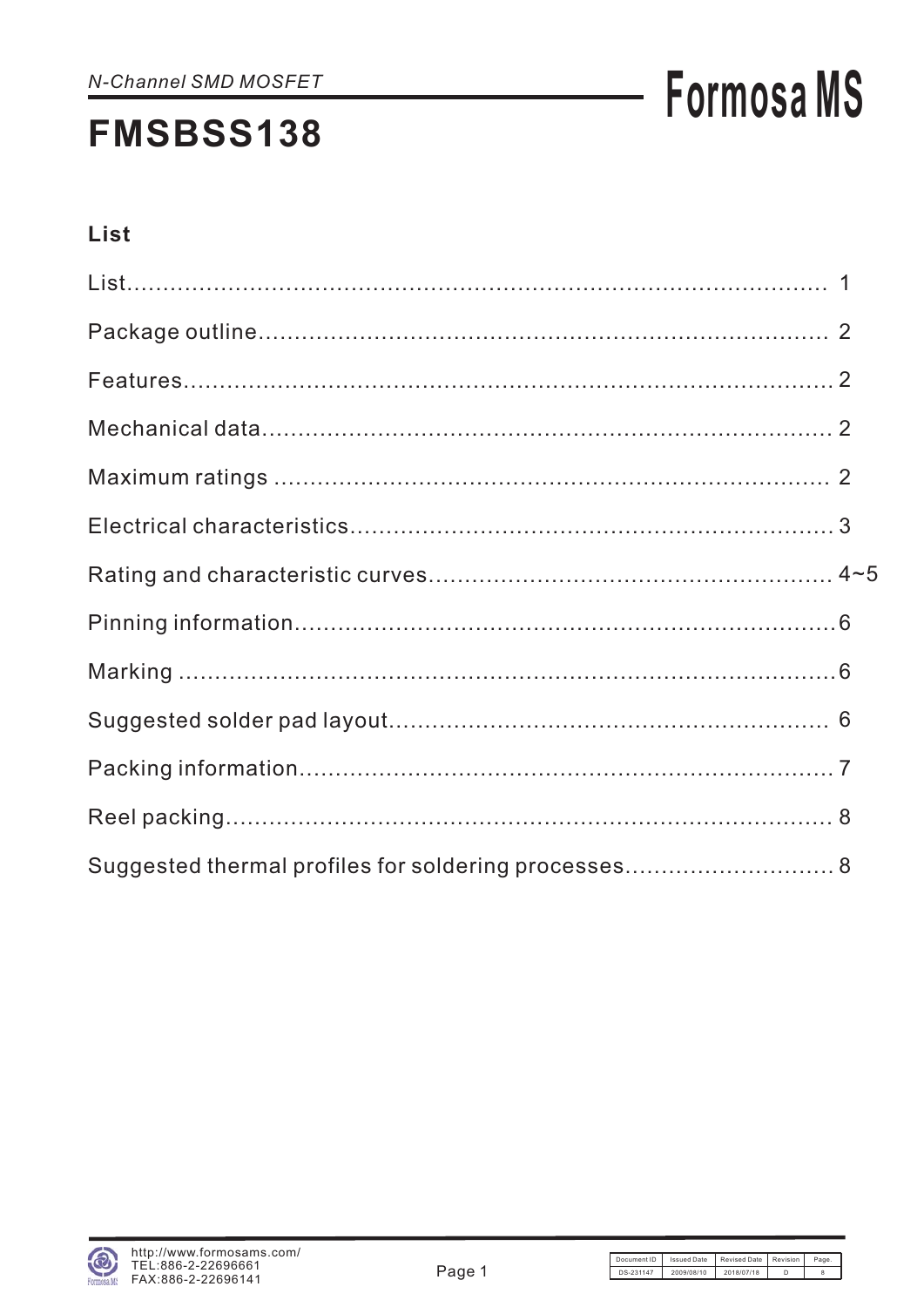# **Formosa MS**

# **FMSBSS138**

### **50V N-Channel Small Signal MOSFET**

### **Features**

- Low on-resistance : 3.5Ω max
- Low input capacitance: 40pF typ
- Low output capacitance : 12pF typ
- Low threshole :1.5V max
- Fast switching speed : 20ns max
- Lead-free parts meet RoHS requirements
- Suffix "-H" for Halogen-free part, ex. FMSBSS138-H

## **Package outline**



## **Mechanical data**

- Epoxy:UL94-V0 rated flame retardant
- Case : Molded plastic, SOT-23
- Terminals : Solder plated, solderable per MIL-STD-750, Method 2026
- Mounting Position : Any
- Weight : Approximated 0.008 gram

### Maximum ratings (AT T<sub>A</sub>=25°C unless otherwise noted)

| Parameter                                         | Conditions           | SYMBOL         | MIN.  | TYP. | MAX.I  | Unit          |
|---------------------------------------------------|----------------------|----------------|-------|------|--------|---------------|
| Drain-source voltage                              |                      | <b>VDSS</b>    |       |      | 50     |               |
| Gate-source voltage                               |                      | <b>VGS</b>     |       |      | ±20    |               |
| Continuous drain current                          | $Ta = 25^{\circ}C$   | ID             |       |      | 200    | mA            |
| Pulsed drain current                              | t <sub>P</sub> ≦10µs | <b>IDM</b>     |       |      | 800    | mA            |
| Maximum power dissipation                         | $Ta = 25^{\circ}C$   | P <sub>D</sub> |       |      | 225    | mW            |
| Thermal resistance                                | Junction to ambient  | Reja           |       |      | 556    | $\degree$ C/W |
| Operating junction and storage temperature range] |                      | TJ, TSTG       | $-55$ |      | $+150$ | $^{\circ}C$   |

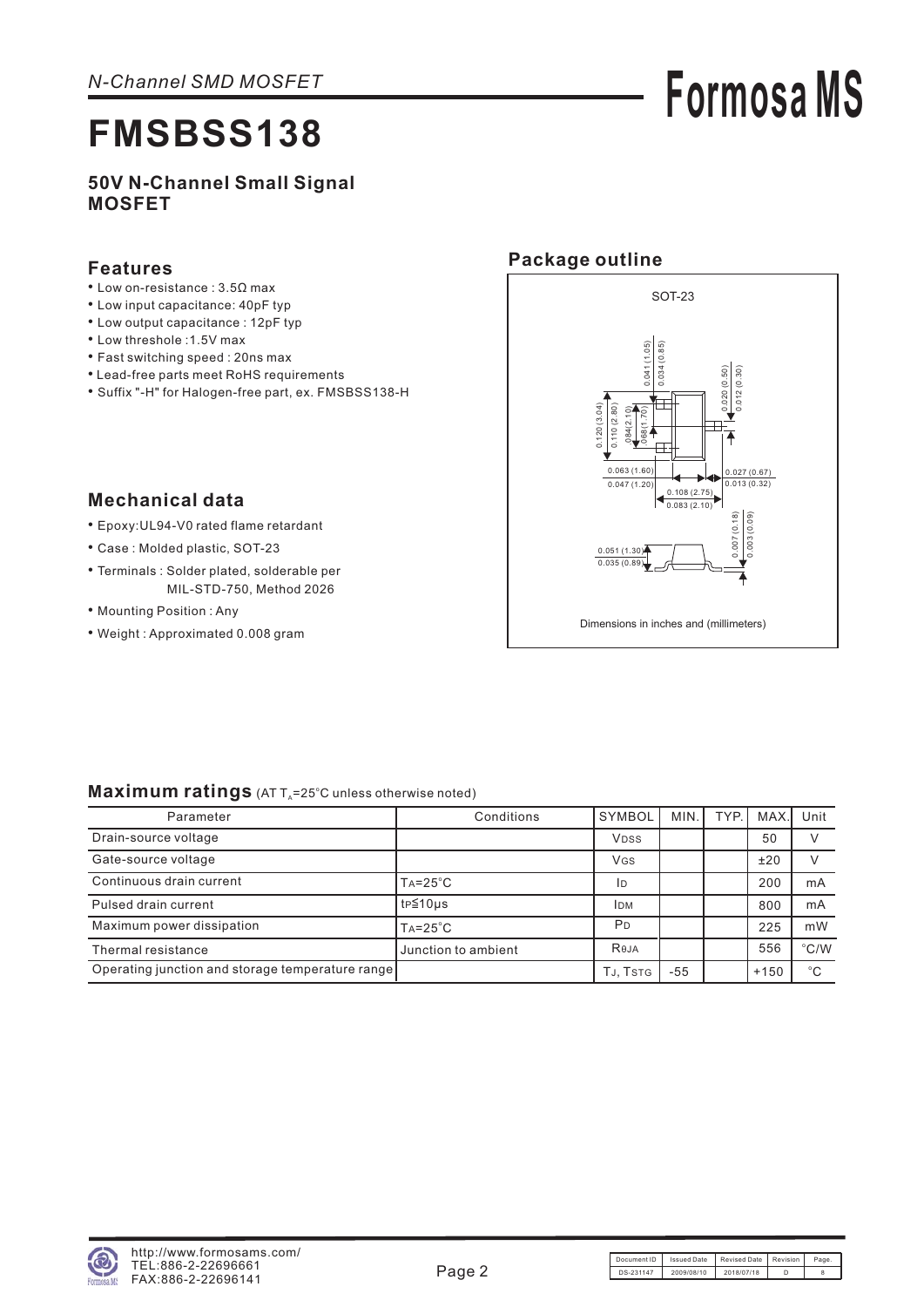# **Formosa MS**

#### Electrical characteristics (AT T<sub>A</sub>=25°C unless otherwise noted)

| Parameter                                                               | Conditions                                       | <b>SYMBOL</b> | MIN. | TYP. | MAX. | Unit   |
|-------------------------------------------------------------------------|--------------------------------------------------|---------------|------|------|------|--------|
| STATIC(Note 1)                                                          |                                                  |               |      |      |      |        |
| Drain-source breakdown voltage                                          | $V$ GS = 0V, ID = 250µA                          | V(BR)DSS      | 50   |      |      |        |
| Gate-source threshold voltage                                           | $VDS = VGS$ , $ID = 1.0mA$                       | VGS(th)       | 0.5  |      | 1.5  |        |
| Drain-source on-state resistance                                        | $V$ GS = 2.75V, ID < 200mA, TA = -40°C to + 85°C | RDS(on)       |      | 5.6  | 10   | Ω      |
|                                                                         | $V$ GS = 5.0V, ID = 200 mA                       |               |      |      | 3.5  |        |
|                                                                         | $VDS = 25V$ . $VGS = 0V$                         |               |      |      | 0.1  | μA     |
| Zero gate voltage drai n current                                        | $VDS = 50V$ , $VGS = 0V$                         | <b>IDSS</b>   |      |      | 0.5  |        |
| Gate-source leakage current<br>$V$ GS = $\pm$ 20V, V <sub>DS</sub> = 0V |                                                  | lgss          |      |      | ±0.1 | μA     |
| Forward transconductance                                                | $V_{DS} = 25V$ , ID = 200mA, $f = 1.0K$ Hz       | gfs           | 100  |      |      | Immhos |
| <b>DVMAMIO</b>                                                          |                                                  |               |      |      |      |        |

#### **DYNAMIC**

| Input capacitance            |                                         | Ciss | 40                  | 50          |    |
|------------------------------|-----------------------------------------|------|---------------------|-------------|----|
| Output capacitance           | $V_{DS}$ = 25V. Vgs = 0V<br>$= 1.0$ MHz | Coss | $\overline{ }$<br>∼ | 25          | рF |
| Reverse transfer capacitance |                                         | Crss | 3.5                 | ς Λ<br>ິບ.∪ |    |

#### **SWITCHING(Note 2)**

| Turn-on delay time  | 30V.<br>$\ln 200 \text{mA}$<br>$VDD =$ | td(on)  |  | 20 | ns |
|---------------------|----------------------------------------|---------|--|----|----|
| Turn-off delay time | $V_{DD} = 30V$ . Ip = 200mA            | td(off) |  | 20 |    |

Notes 1: Pulse Test : PW≦300μs,duty cycle≦2%<br>2: Switching time is essentially independent of operating temperature.

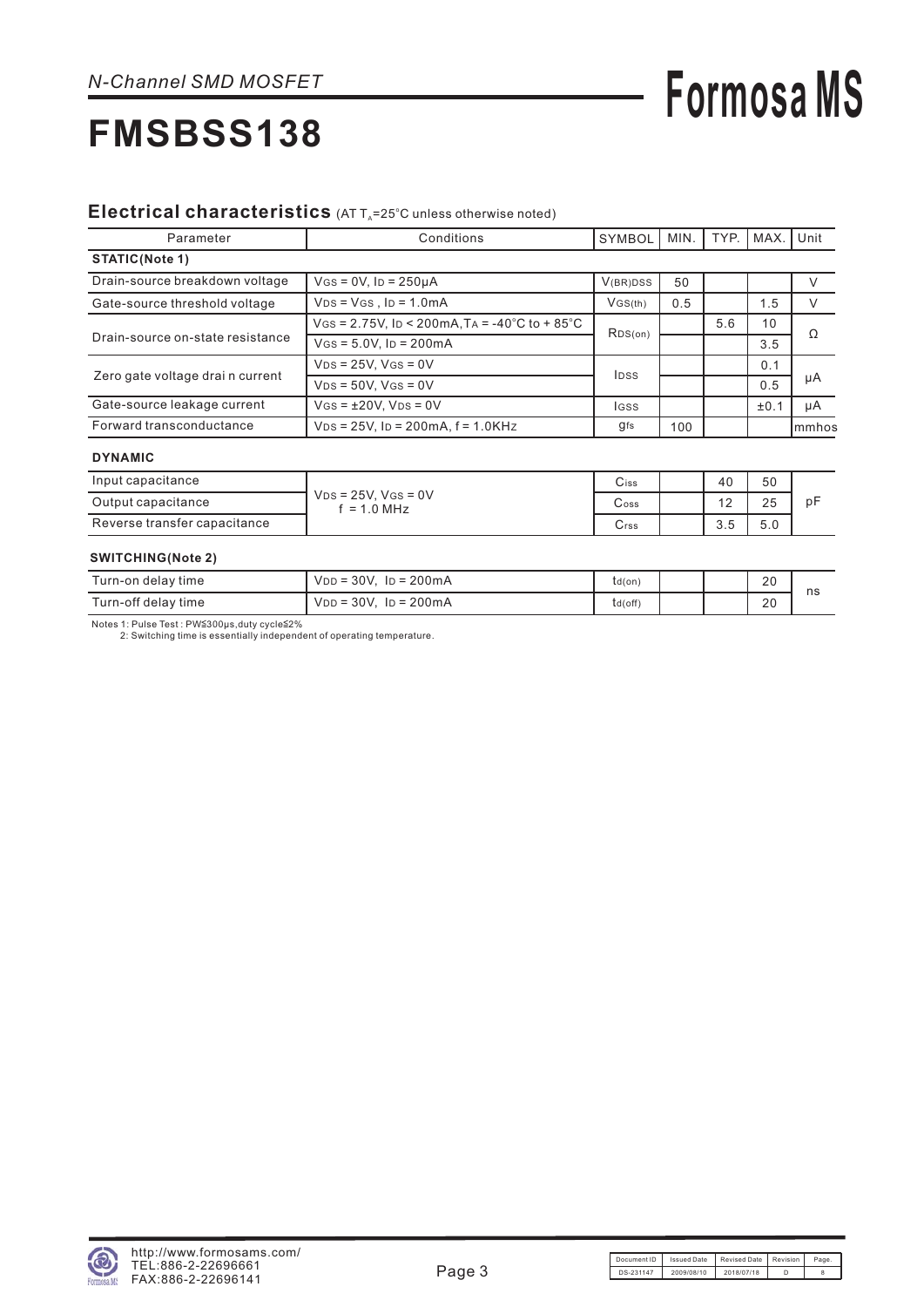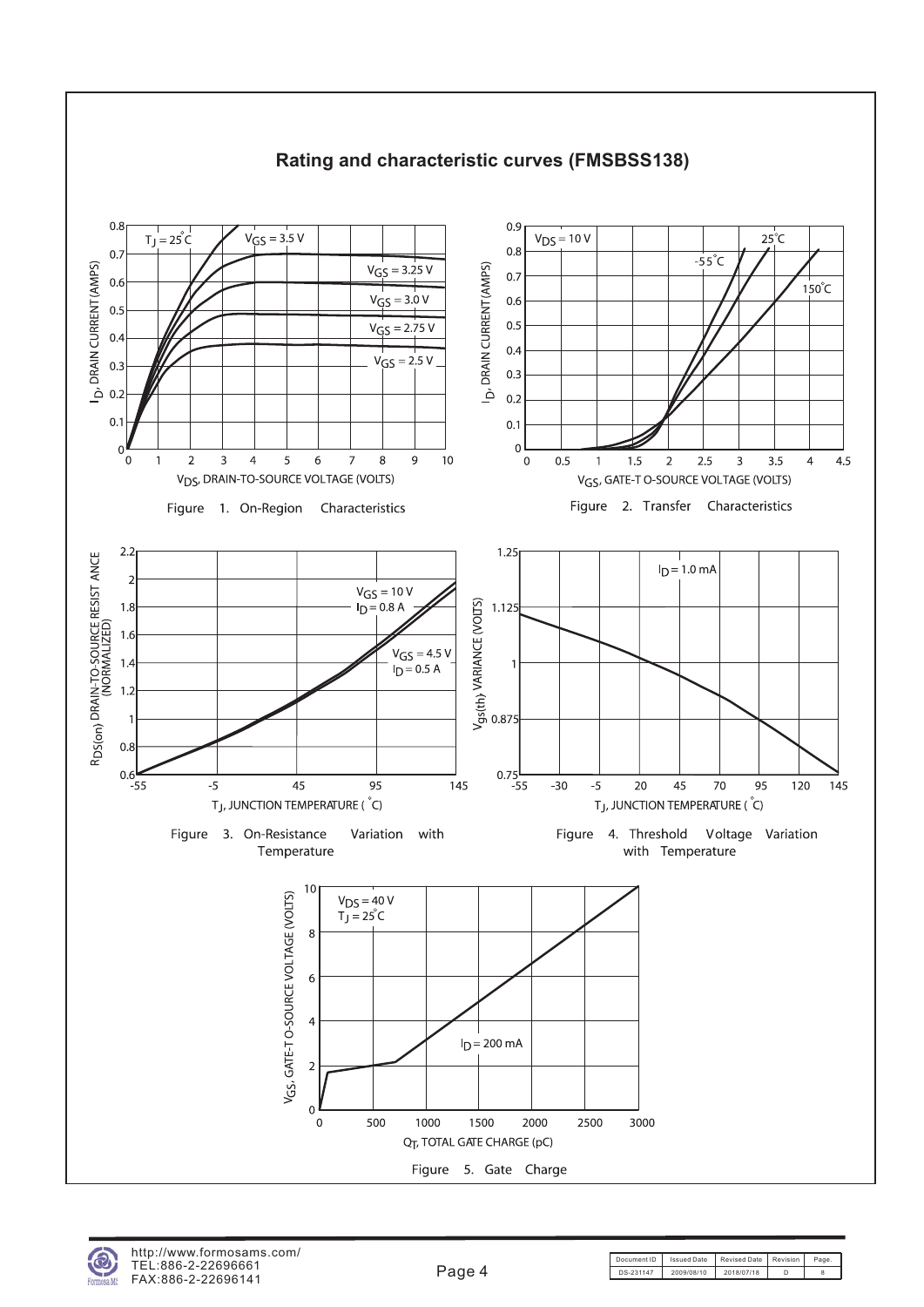

### **Rating and characteristic curves (FMSBSS138)**

Document ID | Issued Date | Revised Date | Revision | Page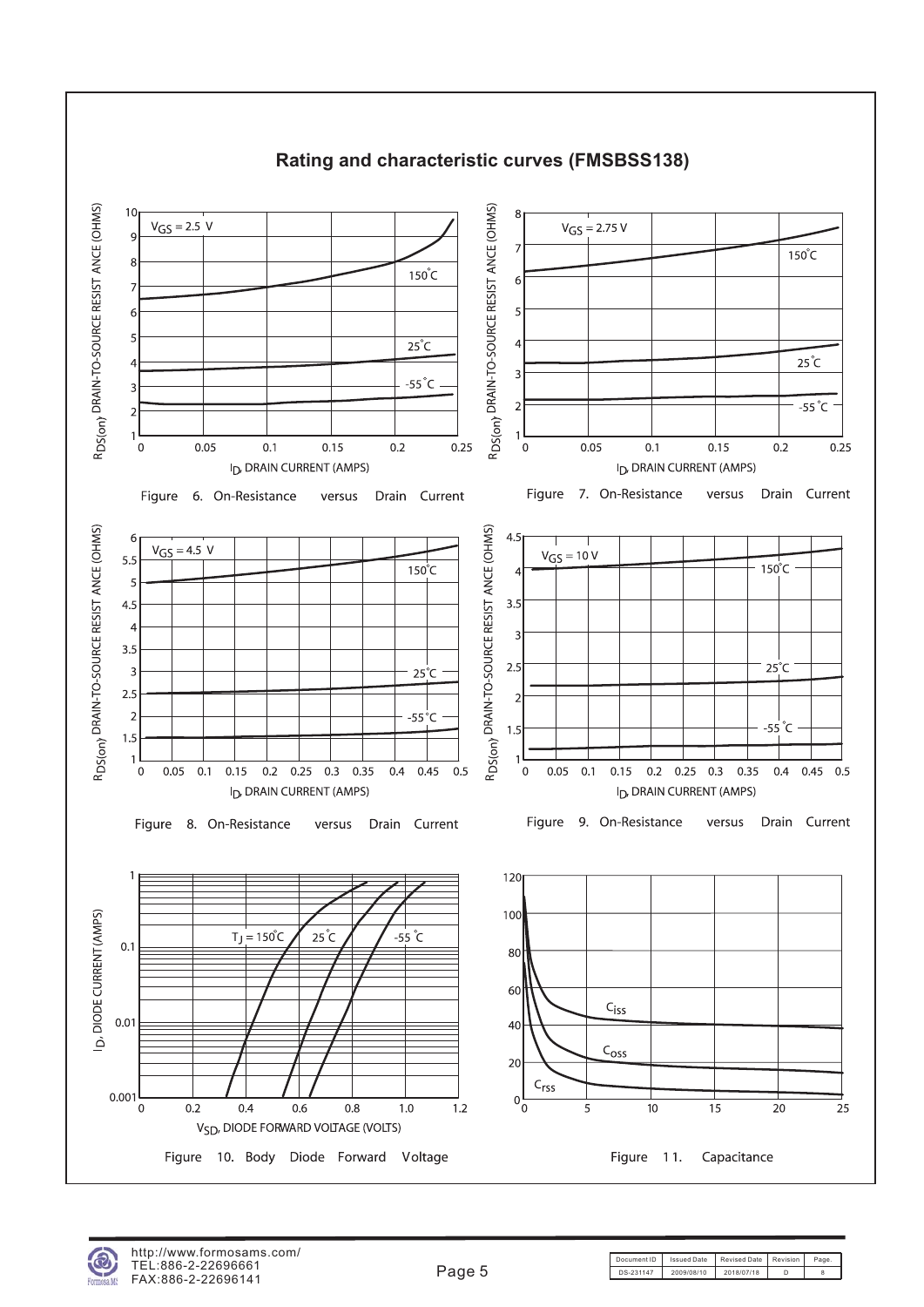## **Pinning information**



**Marking**

| Type number | Marking code |
|-------------|--------------|
| FMSBSS138   | <b>J1,SS</b> |

## **Suggested solder pad layout**

**SOT-23**



Dimensions in inches and (millimeters)

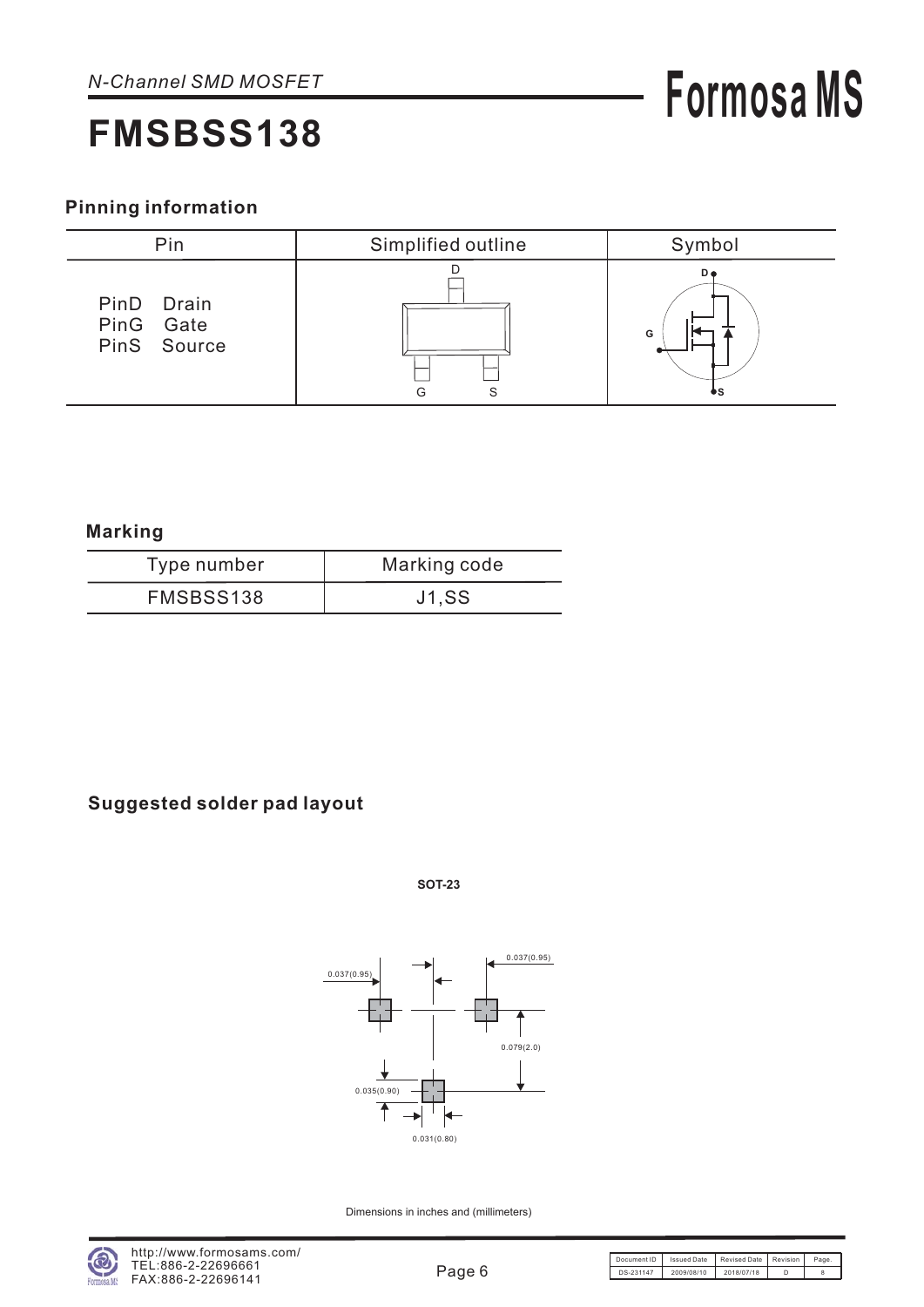# **Formosa MS**

# **FMSBSS138**

## **Packing information**





W<sub>1</sub>

D

|                           |                |           | unit:mm                  |
|---------------------------|----------------|-----------|--------------------------|
| Item                      | Symbol         | Tolerance | SOT-23                   |
| Carrier width             | A              | 0.1       | 3.15                     |
| Carrier length            | B              | 0.1       | 2.77                     |
| Carrier depth             | C              | 0.1       | 1.22                     |
| Sprocket hole             | d              | 0.1       | 1.50                     |
| 13" Reel outside diameter | D              | 2.0       | $\overline{\phantom{0}}$ |
| 13" Reel inner diameter   | D <sub>1</sub> | min       | $\overline{a}$           |
| 7" Reel outside diameter  | D              | 2.0       | 178.00                   |
| 7" Reel inner diameter    | D <sub>1</sub> | min       | 55.00                    |
| Feed hole diameter        | D <sub>2</sub> | 0.5       | 13.00                    |
| Sprocket hole position    | E              | 0.1       | 1.75                     |
| Punch hole position       | F              | 0.1       | 3.50                     |
| Punch hole pitch          | P              | 0.1       | 4.00                     |
| Sprocket hole pitch       | P <sub>0</sub> | 0.1       | 4.00                     |
| <b>Embossment center</b>  | P <sub>1</sub> | 0.1       | 2.00                     |
| Overall tape thickness    | T              | 0.1       | 0.23                     |
| Tape width                | W              | 0.3       | 8.00                     |
| Reel width                | W <sub>1</sub> | 1.0       | 12.0                     |

Note:Devices are packed in accor dance with EIA standar RS-481-A and specifications listed above.